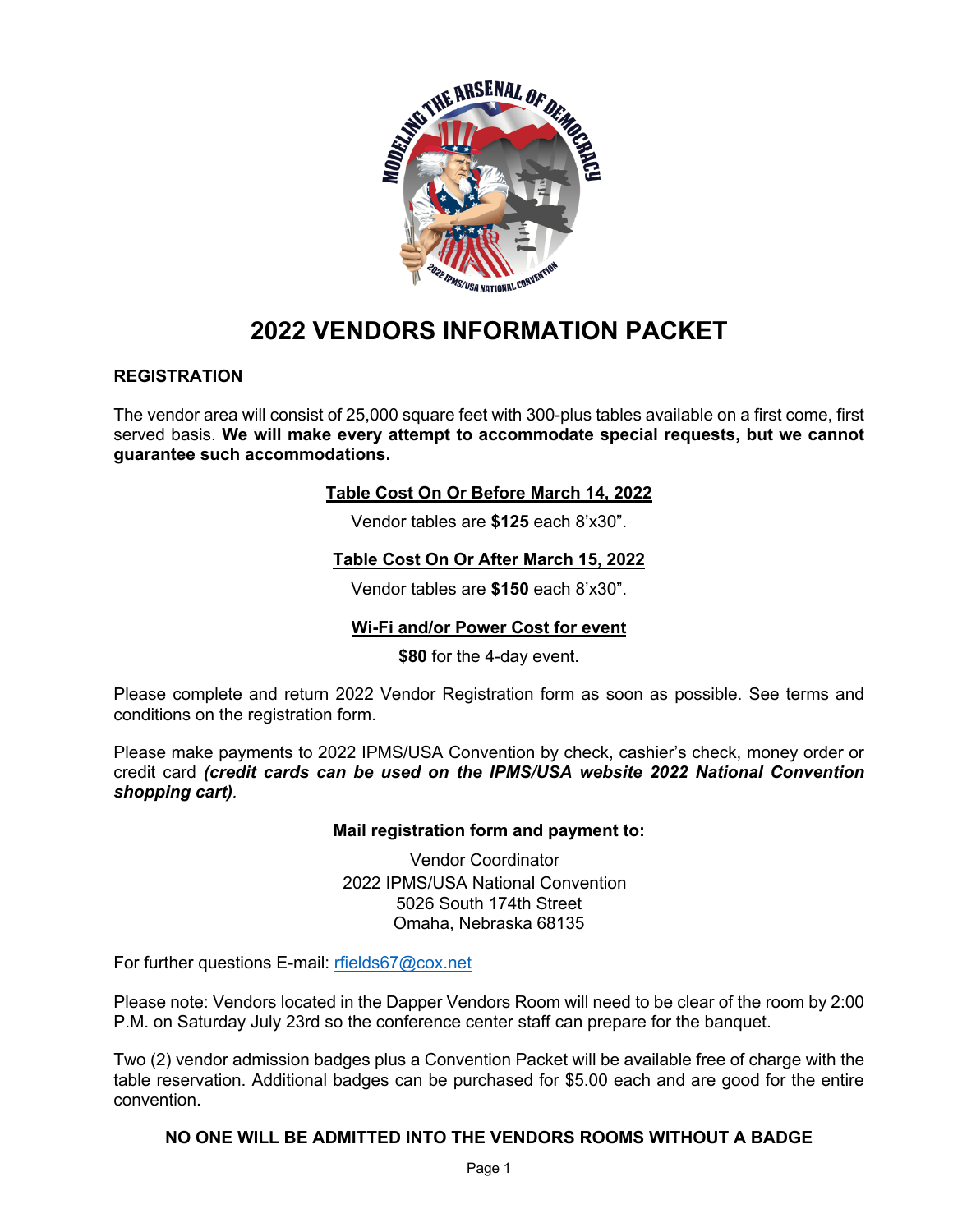## **VENDOR REQUIREMENTS & CONDITIONS**

The following important requirements and conditions apply to your participation at the Event. Your signature and participation constitute your agreement to, and acceptance of these requirements and conditions:

**1. Refunds:** Your payment is for the entire duration of the Event and is non-refundable. Vendors are expected to participate throughout the Event to assure its success for all concerned. Refunds can be made at the discretion of the 2022 IPMS/USA National Convention Staff only if both of the following conditions exist: cancellation is made prior to 30 days of the convention opening and if table(s) can be resold.

**2. Compliance:** Vendors must follow the direction, procedures, and orders, other requirements of the Event Producer, the Site Owner or Operator and any governmental agency, including police and fire departments.

**3. Condition at Move-Out:** At move-out vendors must leave the space reserved to them in a clean and orderly condition, substantially consistent with the same condition it was in when they moved in.

**4. Site Access and Unloading/Loading:** We will have the full use of the LaVista Conference Center (LVCC) therefore access and unloading/loading must be easily coordinated and controlled.

**Vendor check-in** will occur at the loading door located at the northwest corner of the LaVista Conference Center. The Vendor Room Staff will be available in the unloading/loading dock area to direct vendors with table assignments.

Once you have unloaded your vehicle it must be moved immediately in order to allow the next vendor to unload. You may access the Site beginning Tuesday, July 19, 2022, after 1:00 PM until 8:00 PM and continue starting at 7:00 am the morning of the event (Wednesday July 20, 2022).

Vendors located in the Dapper Room (west vendor's room) must vacate no later than 2:00 PM on the day the Event ends (Saturday July 23, 2021). Vendors are solely responsible for their own movein, set-up and move-out. Although volunteers may be available to assist, their assistance is not assured nor provided by IPMS/USA or the convention staff, nor are they acting on behalf of IPMS, and are not made available as part of your reservation and participation in the Event. Parking for vendors is not arranged or assigned. Please refer to the parking map provided of local lots from which to choose.

**5. Table Coverings:** All vendor tables and the space they occupy are provided with table covering and skirts if desired at no additional cost.

**6. Internet Access and Power:** The cost for Internet wi-fi access and power will be charged at **\$80.00 for the event.** If you need Internet access and/or power, please indicate it by marking the appropriate area on the registration form and include the cost in your payment.

**7. Vendor Responsibility:** Vendors assume full responsibility for personal injury and property damage resulting from their activities while on the premises at the Event, including the conduct of individuals they retain to assist them.

**8. Vendor Room Hours:** Vendors will have access to the Vendor Rooms one (1) hour prior to the general public admission each day, which will enable them to set-up or replenish.

**10. Change in Conditions:** Conditions are subject to change or addition without notice.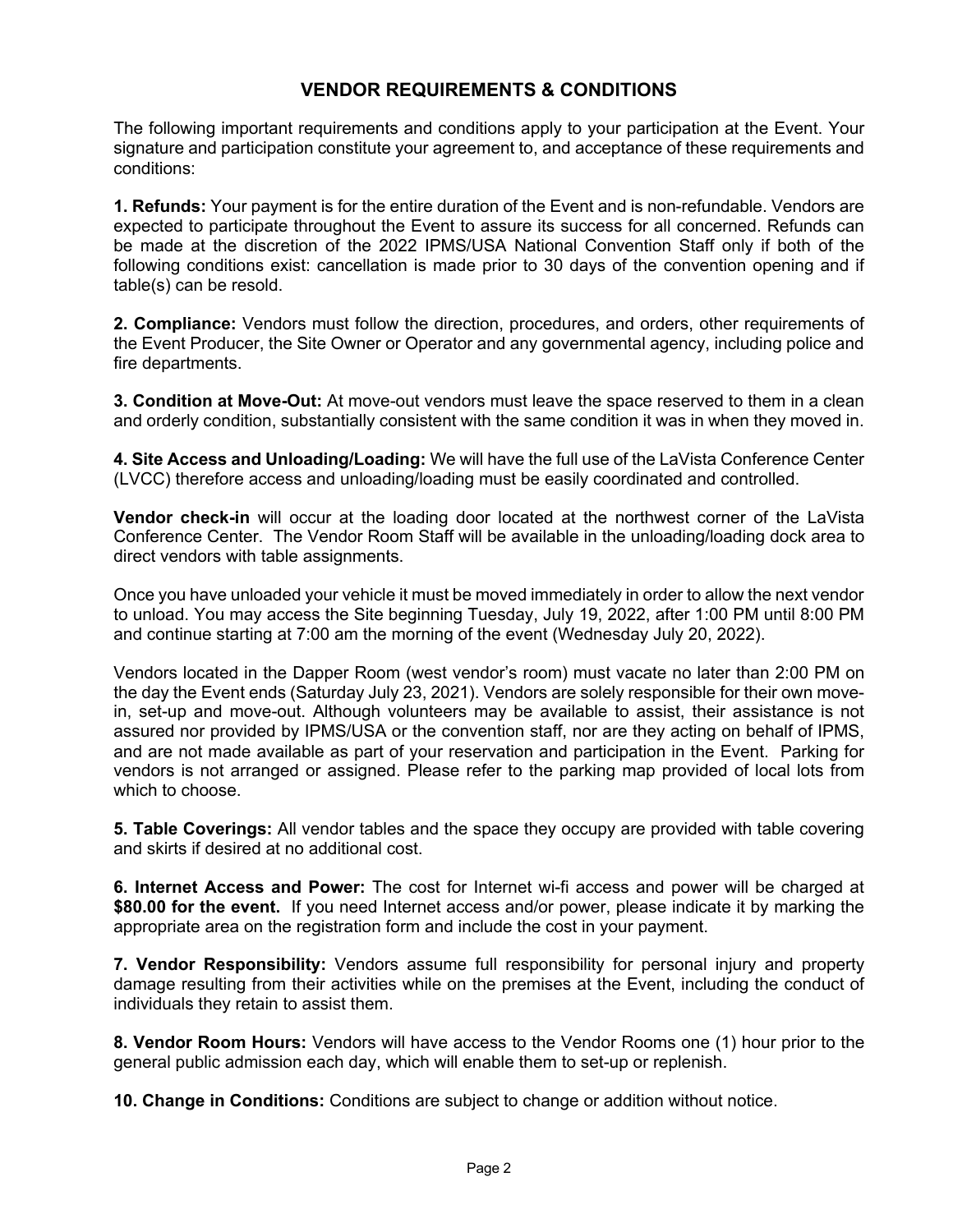## **VENDOR HOURS**

| <u>Day</u>         |           | Open to Vendors                         | Open to Public         |  |
|--------------------|-----------|-----------------------------------------|------------------------|--|
| Tuesday, July 19   | All Rooms | $1:00$ P.M.                             | Not Available          |  |
| Wednesday, July 20 | All Rooms | 7:00 A.M.                               | 1:00 P.M. $-6:00$ P.M. |  |
| Thursday, July 21  | All Rooms | $8:30$ A.M.                             | $9:30$ A M $-6:00$ P M |  |
| Friday, July 22    | All Rooms | $8:30$ A.M.                             | $9:30$ A M $-6:00$ P M |  |
| Saturday, July 23  | All Rooms | 8:30 A.M.                               | $9:30$ A M $-2:00$ P M |  |
| Saturday, July 23  | Load out  | $2:00 \text{ P.M.} - 6:00 \text{ P.M.}$ |                        |  |
| Sunday, July 24    | Load out  | $9:00$ A.M. $-$ Noon                    |                        |  |

## **Raffle Donations**

As you know, the success of any raffle is in large measure due to the generous contributions of vendors. This is a good deal for both of us -- we receive some great raffle prizes, and you get free advertising. We strongly encourage you to attach a business card or sticker identifying your business with each raffle prize. Vendor raffle donations can be sent to:

> Vendor Coordinator 5026 South 174th Street Omaha, NE 68135

## **LA VISTA / HOTEL & CONFERENCE CENTER Exhibitor Rules & Regulations**

#### **OVERVIEW**

The purpose of this document is to provide our clients, exhibitor, as well as outside vendors and contractors (hereinafter referred to as "Supplier") of products and services with Rules & Regulations and necessary documentation to conduct business on the property of the La Vista Conference Center (hereinafter referred to as "LVCC").

#### **DOCUMENTATION REQUIREMENTS**

An outside supplier can be approved for work on the property of the LVCC under the following circumstances:

- A. Current Certificate of Insurance (supplied by IPMS/USA) on file with the LVCC's Accounting Office reflecting the following:
	- 1. A minimum of \$1,000,000.00 in General Contractor's Liability Insurance.
	- 2. La Vista Conference Center (LVCC) named as an additional insured.
	- 3. La Vista Conference Center (LVCC) named as an additional loss payee.
	- 4. Coverage for all risks, including Worker's Compensation.
- B. Hold-Harmless Agreement from supplier on file absolving the LVCC from any claim of damages resulting from equipment used or labor provided by the supplier.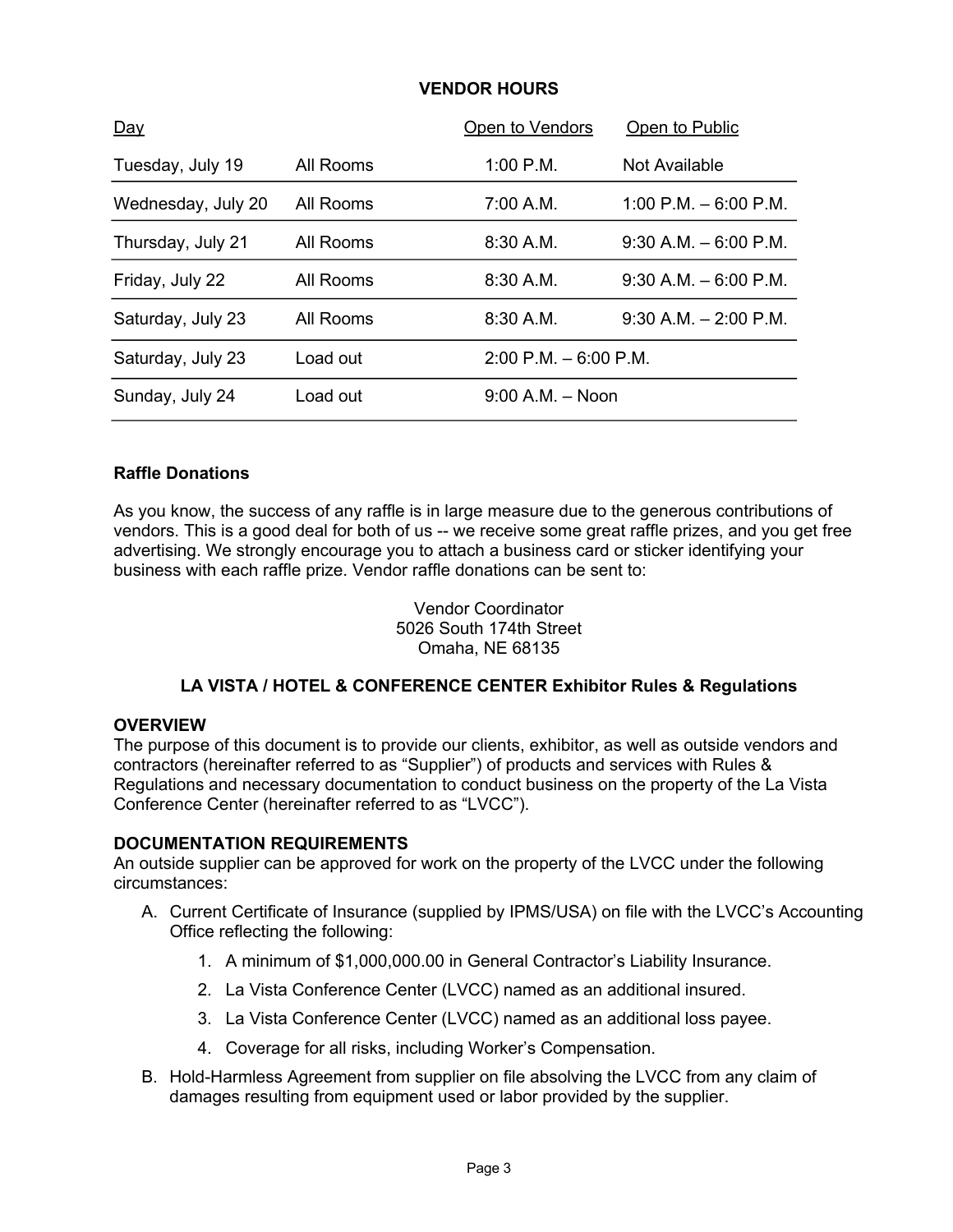## **LA VISTA / HOTEL & CONFERENCE CENTER Exhibitor Rules & Regulations**

- **1.** All local, state, federal, and LVCC codes and regulations are to be followed at all times by the supplier.
- **2.** All connections to the building's power services are to be handled by the LVCC. The supplier is responsible for all charges for connecting to and usage of any power services.
- **3.** LVCC personnel must make all connections to the house sound system. The supplier is responsible for all charges for connecting to and usage of the LVCC's sound system.
- **4.** LVCC has no storage facilities for equipment. This is the responsibility of the supplier. Back hallways, loading docks and storage rooms are for LVCC equipment only.
- **5. No Indoor Pyrotechnic Devices**. The supplier will be responsible for all costs assessed to inspect or replace sprinkler heads or smoke sensors that have been discharged or damaged during an event. The supplier will also be responsible for any costs or fines assessed by the local Fire Department for false alarms resulting from the unscheduled discharge of pyrotechnic, fog or smoke generating devices.
- **6.** An outside contractor hired by the supplier must adhere to all applicable rules and regulations as fully as required by the supplier. Any damage incurred to LVCC property or equipment in their specific work area will be the responsibility of the supplier.
- **7.** The floor load limit for all spaces on the LVCC property is 150 pounds per square foot. This is an absolute limit; no exceptions will be made. Violations will not be permitted.
- **8.** Exhibit areas using paints or other modeling materials must be covered with Visqueen or exhibit booth carpet prior to any freight materials or demonstrations being done in the facility. The supplier shall be responsible for any damage done to the floor or carpet while moving in, displaying or moving out.
- **9.** The IPMS/USA and Fort Crook IPMS/USA will work with the LVCC to outline the exact days and times for both load-in and load-out. The schedule of times and numbers of vehicles used for load-in and load-out, productions or entertainment events must be submitted to the LVCC a minimum of ten days prior to the event.
- **10.** A LVCC representative must be assigned to monitor load-in and load-out.
- **11.** The supplier is responsible for traffic control of all vehicles scheduled by them for load-in and load-out. Parking of trucks or trailers overnight at the loading docks is prohibited without prior written consent of the LVCC. Unless a trailer is being loaded or unloaded, it must be removed to the parking area on the edge of the property.
- **12.** Gas or diesel-powered vehicles are not permitted for movement of exhibits or materials into the function spaces. Propane powered vehicles are permitted.
- **13.** The space for each group will be walked with the supplier and a LVCC representative. This will include access to corridors, loading docks, roll up doors and the driveway or any area pertaining to the exhibit move-in. The inspections are to take place prior to move-in and at the completion of move-out. If two groups are moving in and out at the same time, a room-by-room inspection will be done with each supplier.
- **14.** Platform dollies of the four-wheel type are permitted for material movement into and out of the LVCC. Platform or deck trucks are also acceptable but must be equipped with hard or soft rubber wheels at least 4-inches in diameter.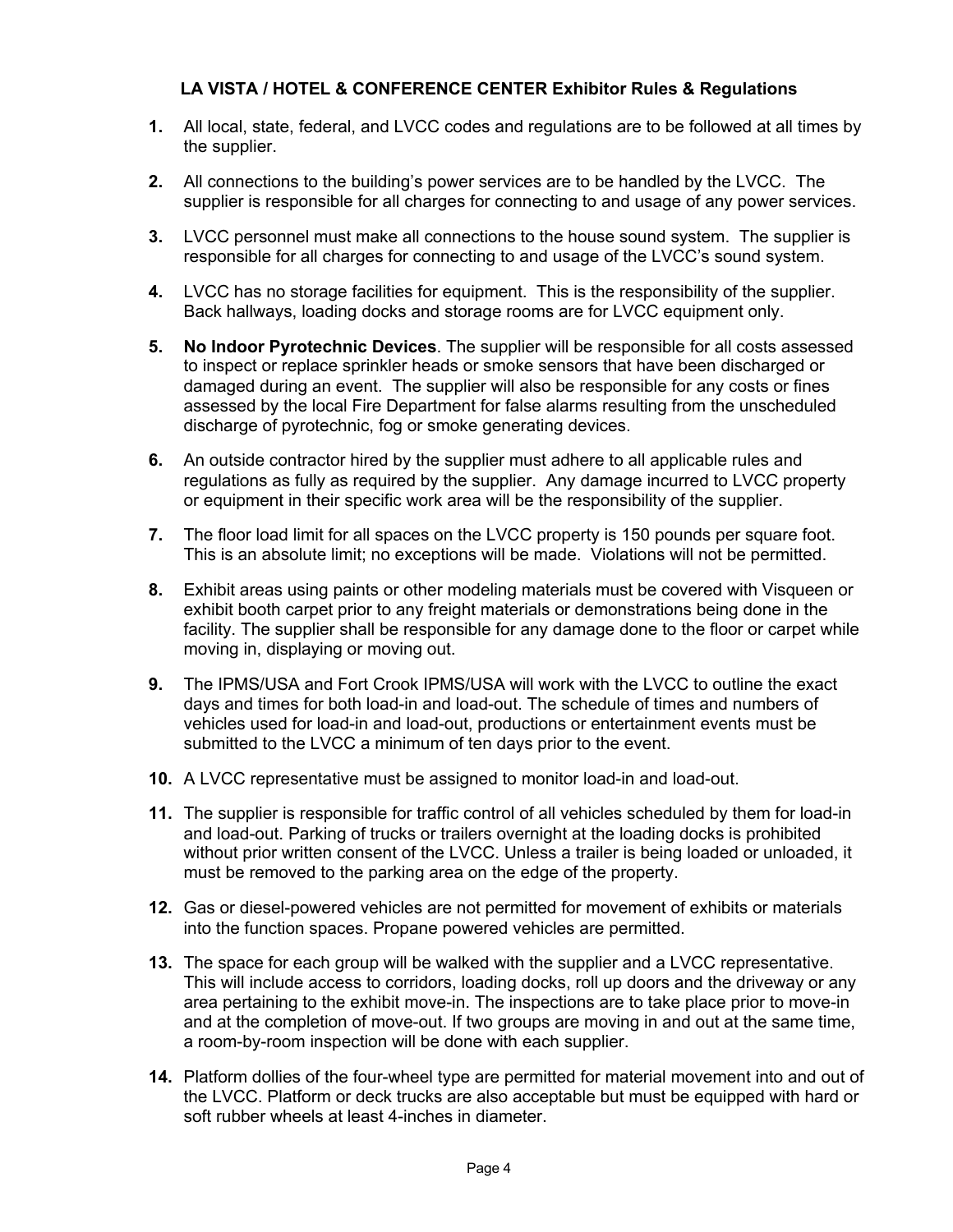## **INBOUND SHIPPING**

Shipments can be received beginning Wednesday, July 13, 2022. If packages are received before July 19th, the vendor could be charged a \$10 per day fee for storage. All packages shipped to the conference center will be on or along-side of your reserved tables on Tuesday, July 19th starting at 12:00 noon.

## **All inbound packages must be labeled with the following information:**

## **Embassy Suites Omaha-LaVista**

Attn: (your company name) International Plastic Modelers Society

Event Dates: July 20 – July 23

12520 Westport Parkway

La Vista, NE 68128

The following receiving charges will be applied for all vendors shipping packages or pallets to the convention center:

| Packages 5-10 pounds* \$5.00  |  |
|-------------------------------|--|
| Packages 11-20 pounds*\$10.00 |  |
| Packages 21-35 pounds*\$15.00 |  |
| Packages 36-50 pounds*\$20.00 |  |
| Packages 51+ pounds*\$25.00   |  |
| Normal Size Pallets**\$75.00  |  |
| Oversized Pallets**\$100.00   |  |

\* Packages held over 4 days (per box per day) ........... \$2.00

\*\* Pallets held over 2 days (per pallet per day) ........... \$50.00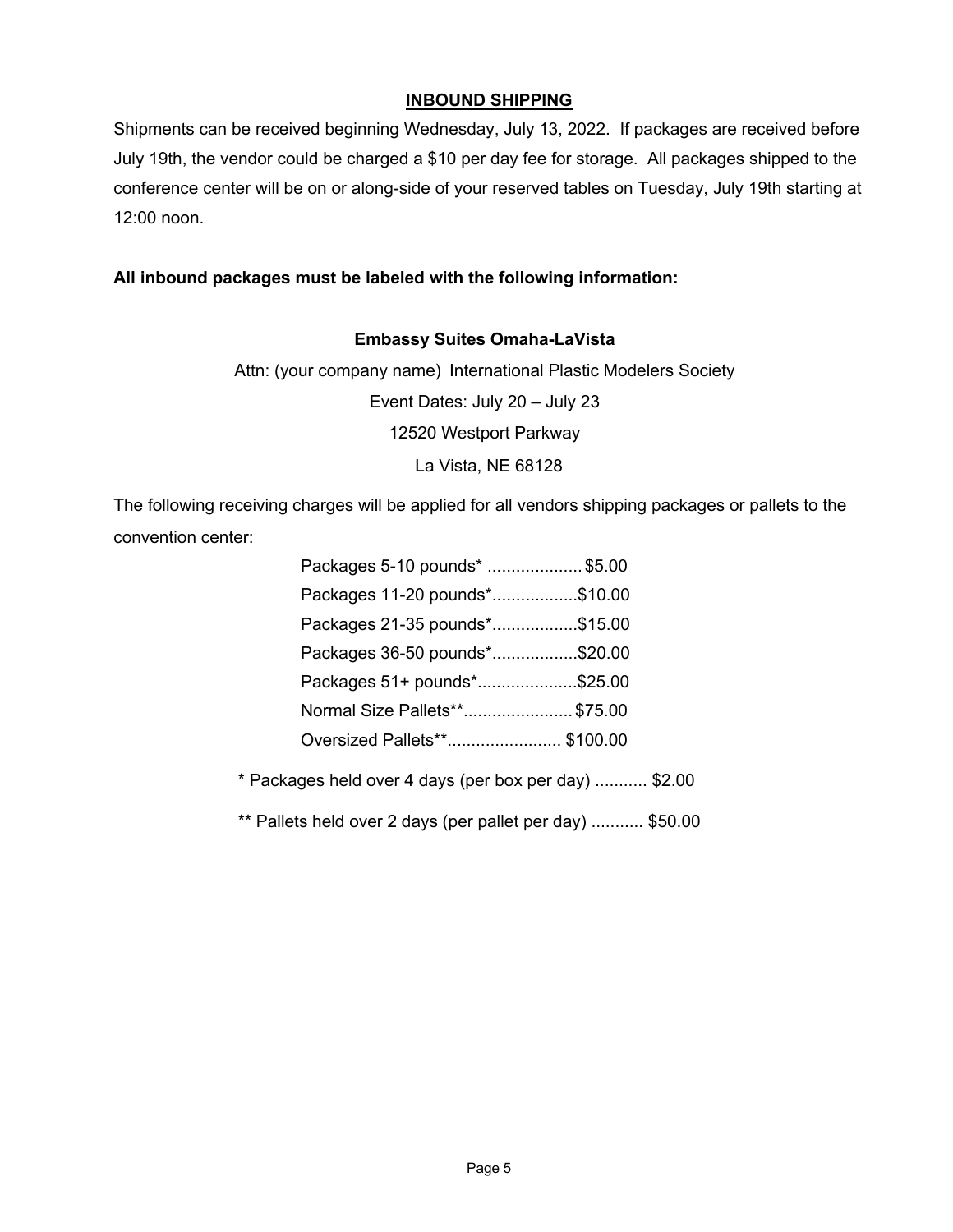## **OUTBOUND SHIPPING**

## **ALL OUTBOUND SHIPMENTS MUST BE SECURLY PACKAGED AND LABELED IN ORDER TO BE SHIPPED FROM THE CONFERENCE CENTER**

As long as you have a prepaid shipping label and have called your carrier to set up a pick-up, the Embassy can ship the item.

The Embassy Suites has FedEx labels available. If exhibitor has an account with FedEx, the Embassy can print the shipping labels for the exhibitor. It is then the exhibitor's responsibility to make sure that FedEx is coming to pick up their outbound shipment.

## **FedEx, UPS, or DHL carriers are available.**

However, the Embassy does not bill to the sleeping rooms, so charges will have to be paid in advance. If you have any questions, contact the hotel at 402-331-7400.

## **FREE PARKING & UNLOADING**

**All parking is free. Trailers, trucks and autos may park behind the conference center at no additional charge.** 

**There are no union charges for loading or unloading at the conference center. We will have fort crook members available to help unload and take products to your assigned table.**